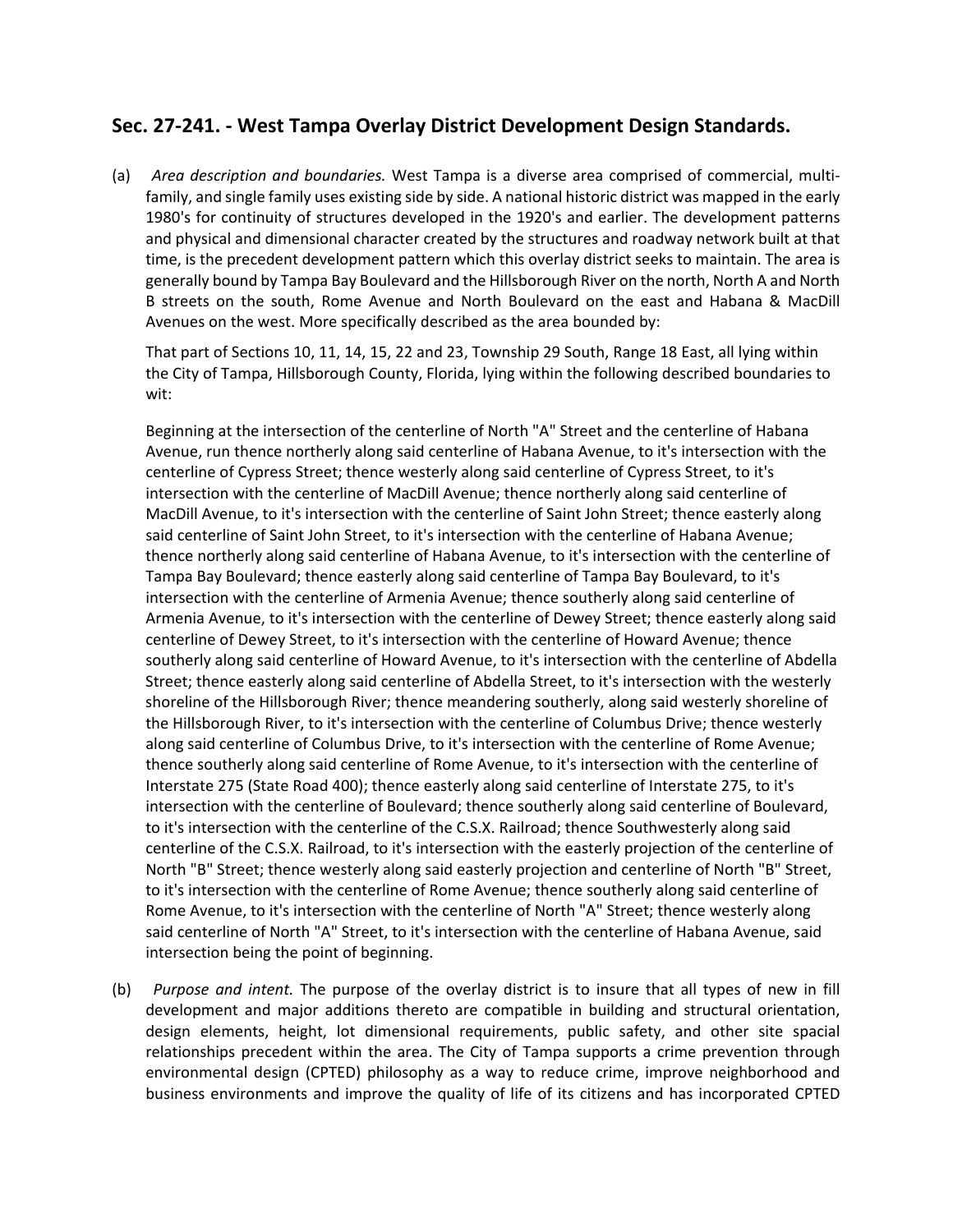principles throughout the regulatory review process. The various regulatory elements of the overlay district are used during the site plan review process. Their purpose is to provide an aesthetic framework for design to encourage development that creates a sense of interest, promotes a physically attractive and functionally integrated environment and compatibility with pedestrian access.

(c) *Compliance.* Each application for new construction or major renovation, as defined in Chapter 27, City of Tampa Code of Ordinances, and/or any development undergoing a change of use/increase of intensity review, shall comply with all applicable overlay district and underlying zoning district standards and, if applicable, those specific standards outlined in the city council approved site plan. In cases of conflict, the more restrictive standard(s) shall apply. These are the minimum requirements that must be met in order to obtain design approval.

Alternative design exceptions to these overlay district standards may be considered and approved by the zoning administrator or designee, if consistent with the stated purpose and intent of this section, subject to the procedures set forth in section 27‐60. A zoning administrator determination, related to an alternative design exception to this section, is subject to the review method set forth in section 27‐61.

- (d) *Review procedures.*
	- (1) *Compliance with all standards will be determined during the site plan review process.* The document "West Tampa Overlay District Illustrated Design Standards," as adopted by the city council by resolution, shall be used as the illustrated guide for evaluating compliance. In the event of a conflict between the standards or requirements of this section and the standards or requirements as illustrated in the "West Tampa Overlay District Illustrated Design Standards," the standards or requirements of this section shall apply.
	- (2) Pre‐application conference. Any property owner or agent thereof required to obtain site plan and/or design approval, should schedule a courtesy review with land development coordination staff prior to the submission of any application for design approval. Final compliance with all site design, building design and sign standards will be determined during residential or commercial plan review.

# **(3) An "ombudsman" position should be created to expedite and resolve conflicting issues within the review process.**

- (e) *General building standards.*
	- (1) *Commercial properties.*
		- a. *Lot of record established.* Any nonresidential lot of record, as defined by this Code, existing as of January 1, 2004 and located within the boundaries of the West Tampa Overlay District, shall be deemed to be conforming and may be developed for any use permitted in the underlying zoning district.
		- b. *Submission requirements.*
			- 1. *Site plan.* Six (6) folded copies of a site plan conforming to the requirements listed below must be submitted as a part of the commercial site review application.
				- i. General location and context map indicating the proposed site relative to all building and street rights‐of‐way lying immediately adjacent to the proposed site perimeter.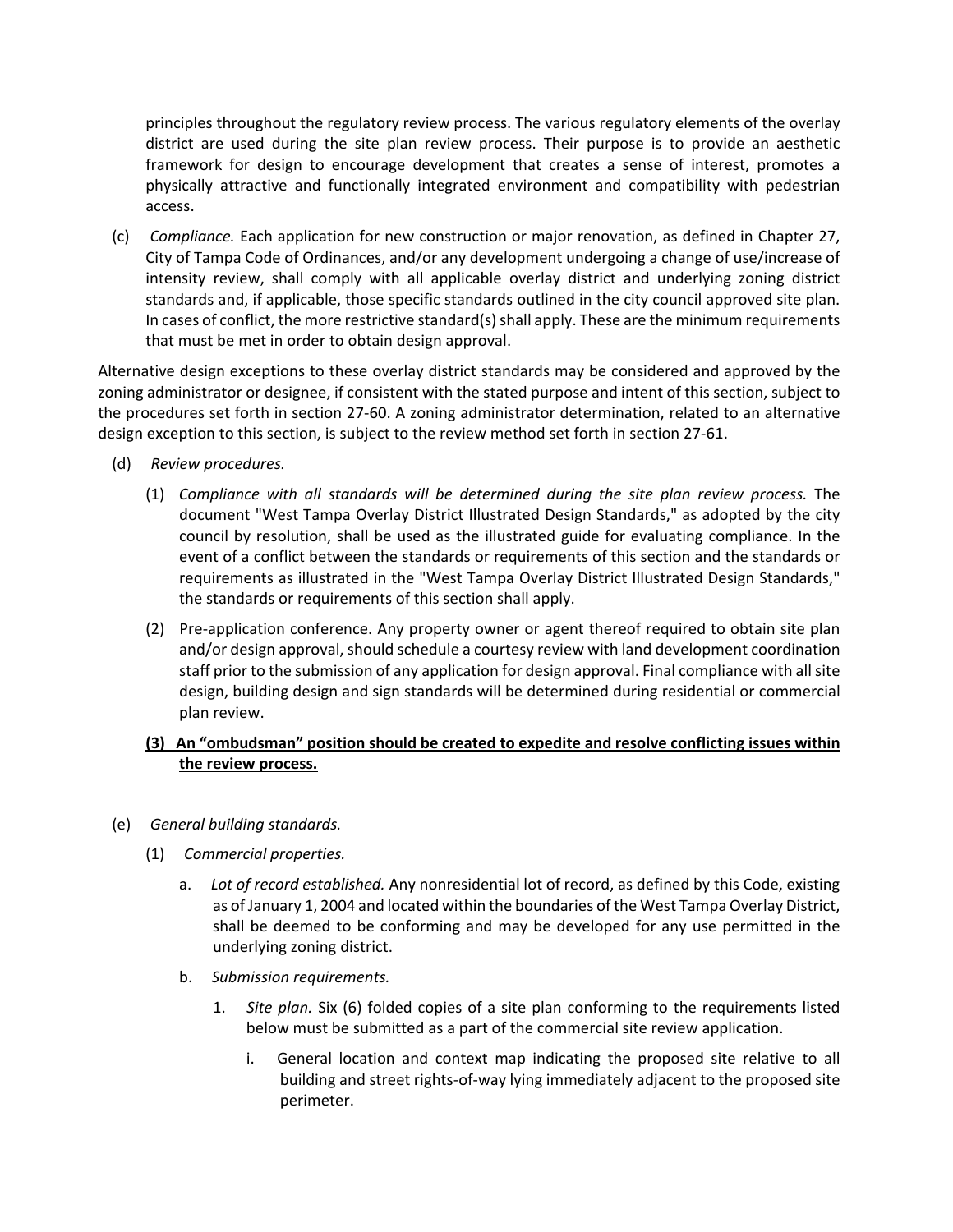- ii. North arrow and scale (Scale: from one  $(1)$  inch = ten  $(10)$  feet up to one  $(1)$  inch = fifty (50) feet).
- iii. Property line boundaries and dimensions.
- iv. Name, location, width and condition (paved or unpaved) of existing street and alleys adjacent to the site.
- v. Location, size, height, and use of all existing principal and accessory buildings and structures, and any proposed additions and/or new buildings and structures.
- vi. Vehicular and pedestrian circulation, including ingress, egress, loading and unloading, parking and accessibility for persons with disabilities.
- vii. Location and dimension of existing and proposed driveways and sidewalks.
- viii. Existing and proposed building setbacks and buffering from adjacent uses (if applicable).
- ix. Proposed design and location of exterior lighting.
- x. The physical description of the size, location and accessibility of public open space or pedestrian amenities.
- xi. Plan or project details which are sufficientto demonstrate compliance with "West Tampa Overlay District Illustrated Design Standards".
- 2. *Landscape plan.* All sites within the boundaries of the West Tampa Overlay District shall comply with the tree, site clearing, and landscaping requirements set forth in Chapter 13 and Chapter 27, City of Tampa Code of Ordinances, and be consistent with the "West Tampa Overlay District Illustrated Design Standards." The landscape plan shall be incorporated as part of the overall site plan submittal, and shall comply with the following:
	- i. The preliminary plant material (existing and proposed) with specific information as to location, size (diameter) and species shall be shown.
	- ii. Landscape buffer used adjacent to a pedestrian walkway or sidewalk shall be designed to provide shade as well as a buffer. All shade trees used to satisfy landscaping requirements shall be a minimum of four  $\left(4\right)$  (3) inch caliper at time of planting.
	- iii. Overhead light poles may not be placed in interior vehicular use area islands planted with shade trees or other canopy producing specie. Only basic ground cover, including but not limited to hedges and shrubs, may be used.
	- iv. All newly planted trees and hedges shall maintain a visual clearance between twenty‐four (24) inches above grade and seventy‐two (72) inches above grade. No more than thirty (30) percent of this visual clearance area shall be obstructed by opaque materials.
- 3. *Exterior elevations.* The exterior elevation of each side of the project fronting or visible from the public right(s)-of-way. Include existing structures abutting the proposed project which are also visible from the public right(s)‐of‐way.

## **Accessory structures that are visible from the ROW should be architecturally consistent with the design style of the main building.**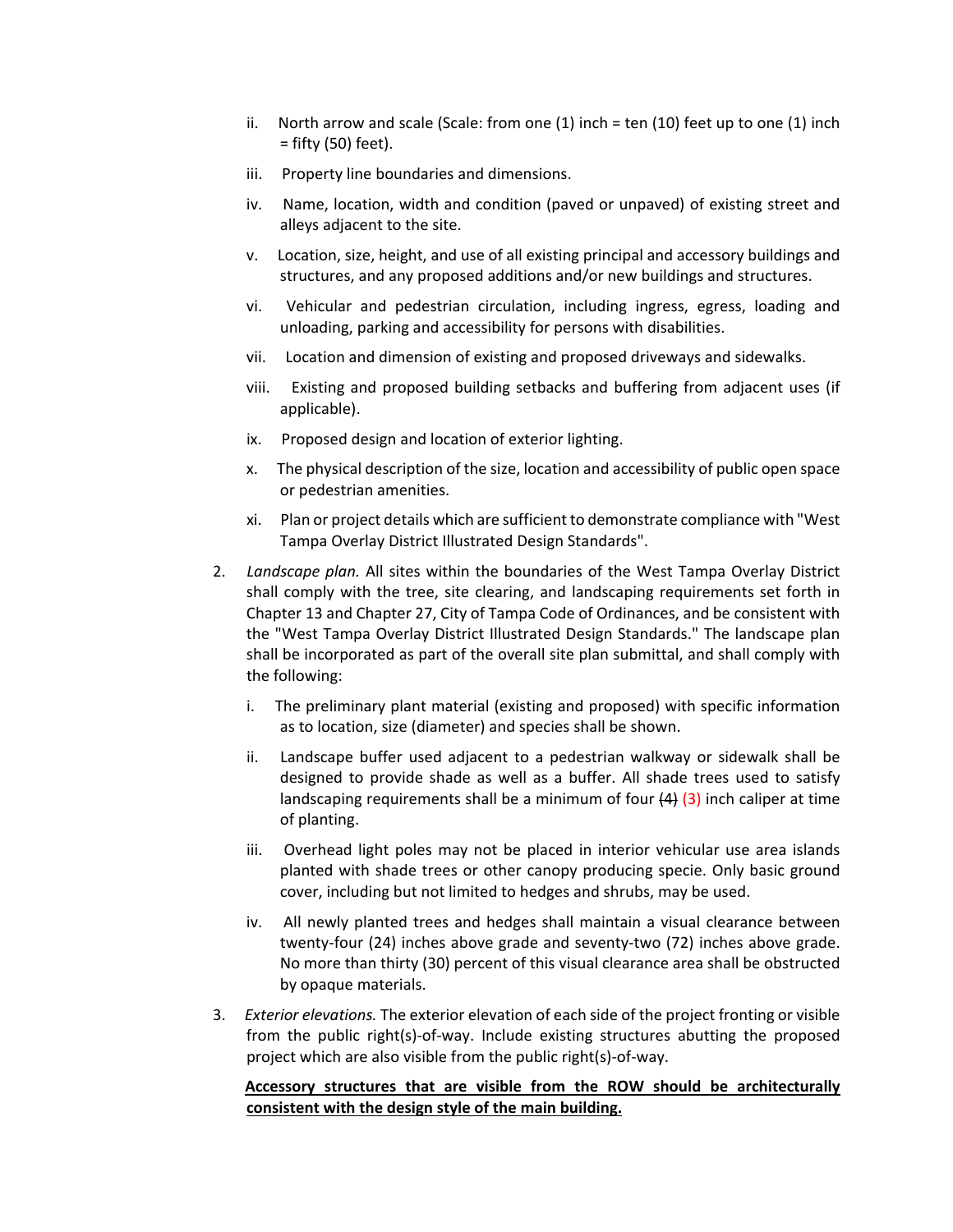- c. *Site and building standards.* The following specific design standards shall be used for all projects located within the boundaries of the West Tampa Overlay District.
	- 1. Unobstructed pedestrian access and shelter, shade, and/or weather protection shall be provided along streets, public right(s)-of-way and next to areas used by the public through the use of shade trees, awnings, arcades, balconies, overhangs, etc. A contribution toward other appropriate pedestrian amenities (e.g. benches, public art, public open space and street furniture) shall be demonstrated as well. These pedestrian amenities shall be integrated between the street/sidewalk to the building entry.
	- 2. Doors, windows, and other architectural features shall be used to break large wall planesinto smaller components, thereby creating a more pedestrian friendly scale and mass. No more than thirty (30) percent of consecutive front façade may remain unembellished without fenestration or architectural detail. Unpainted or unfinished block fences or walls are prohibited. All sides and elevations of building walls, or block fences visible at ground level from a public right‐of‐way parcel must be architecturally finished (i.e. brick, stucco, or textured concrete masonry units).
	- 3. The principal façade **and entry shall remain as the principle entry** to the building and shall front the public right(s)-of-way (or may be located off the courtyard if applicable) and must be accessible from the sidewalk. The relationship of the street frontage to business shall assure pedestrian safety and retail visibility. At least fifty (50) percent of the ground level of the principal building front façade and corner façade, if there is a main entry to a principal use of the building, shall be constructed of transparent materials or fenestrated. The required fifty (50) percent transparency must be equally distributed on the wall plane.
	- 4. The zoning administrator or designee may approve a waiver of the required front yard setback when the historical pattern of development on the subject block face is less than the current requirement. At no time may the waiver exceed the average front setback of the two adjacent properties; however, if the subject property is vacant, the applicant may submit historical maps and/or reference materials to the zoning administrator for administrative review. It will be the responsibility of the party requesting the waiver to provide a survey that identifies the existing setbacks on the adjacent properties. Consideration shall be given to the existing setbacks on the blocks immediately adjacent to the subject property. Second floor area(s) and above may be set back behind the averaged front setback, or in front of the averaged front setback, up to the front property line, to create an arcade feature. A separate encroachment application will not be required provided the projection(s) comply with the following criteria:
		- i. Such features shall be at least eight (8) feet above grade and have a maximum projection into the right‐of‐way of six (6) feet.
		- ii. Building columns are allowed as support columns only and may not project into vehicular portion of public right‐of‐way.
		- iii. Encroachments shall leave street corners free of obstruction to allow for safe traffic movement and proper placement of utilities.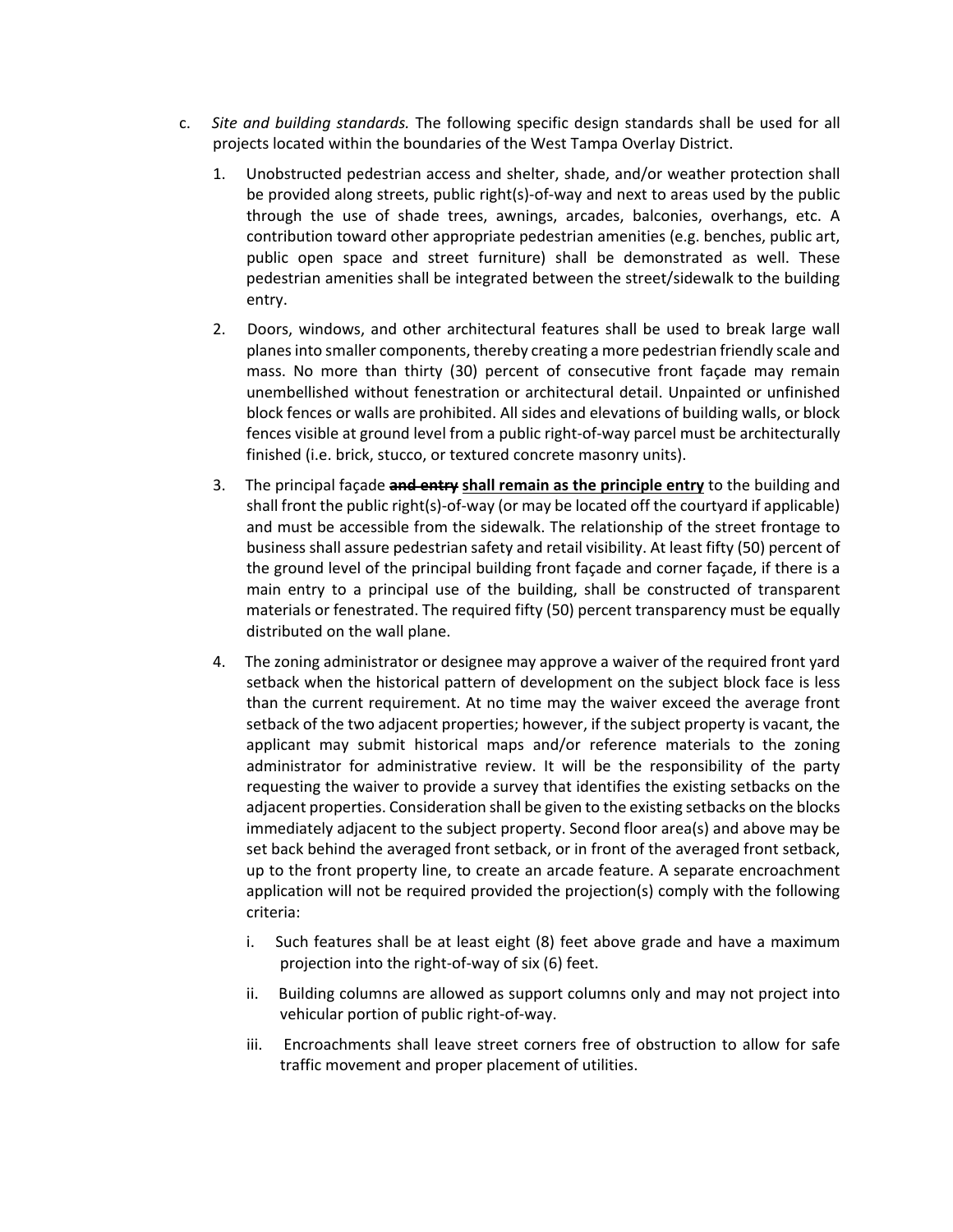- iv. Proper lighting underneath overhangs shall be provided and maintained by the property owner.
- v. A hold harmless agreement must be signed by the owner and submitted to, and approved by, the city attorney's office prior to issuance of building permits.

Land development coordination shall review for the encroachments. Arcade areas may not be enclosed or screened.

- 5. Courtyards and outdoor cafés are permitted with no more than two-thirds (2/3) of the principal façade devoted to open courtyard space. The remaining portion of the building must be built out to the front property line, subject to section 27‐283.5, Visibility at intersections.
- 6. Drive-through window services and queuing lanes for such services may not be located between the front façade of the building on the public right(s)‐of‐way, and must be designed so as to have minimal impact on pedestrian movement.
- 7. Any exterior garbage receptacles, dumpsters, or mechanical equipment must be placed on a suitable slab and screened from view of any public right(s)‐of‐way or **residential use with one hundred (100) percent opaque material which is compatible with the front façade of the principal structure. However, the entry doors to the receptacle area must be no more than fifty (50) percent opaque.** In addition, garbage receptacles and dumpsters must be located on private property and be accessible for service by the solid waste department.

#### **Dumpsters can be used where appropriate, away from the historic area.**

**Garbage receptacles will be screened with transparent materials to comply with TPD preference for transparency for security reasons.**

**On Main St. only, add general dumpsters for all businesses to use. The use of carts should be used when narrow alleys and limited space due to sidewalks and front entries to buildings are limited. The dumpsters are unsightly and are not practical in older historical areas.**

- 8. Property owners shall provide a six (6) foot sidewalk in the public right(s)-of-way of arterial and/or collector roads. Said sidewalk shall align with and connect to that of adjacent and contiguous properties.
- 9. All open storage areas, as defined in Chapter 27, City of Tampa Code of Ordinances, and mechanical equipment must be screened with one hundred  $(400)$   $(50)$ percent opaque material, which is compatible with the materials used on the nearest façade of the principal structure.
- 10. Rooftop equipment, excluding vents and stairwell accesses, which is potentially visible at ground level from the centerline of abutting public right(s)‐of‐way, shall be screened from view through use of parapet walls, screens, or other building elements or design features.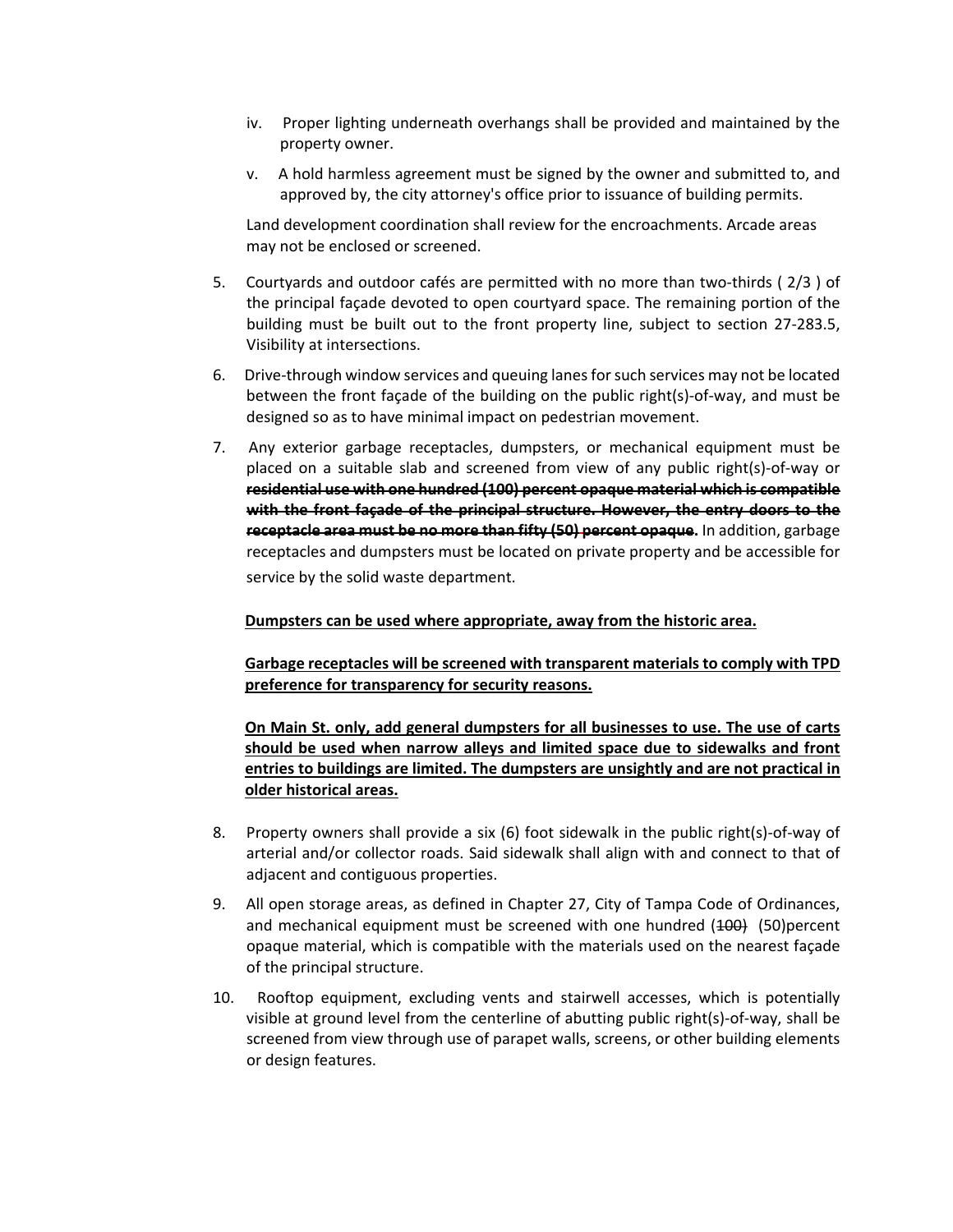- 11. On site pedestrian circulation shall be provided between tenants and/or structures, for properties with multiple structures, through the use of a sidewalk, or other suitable pedestrian conveyance. Such interconnectedness shall be established through the use of consistent paving materials (i.e. textured or colored pavement, paver blocks).
- 12. The entrance to all service bays for automotive repair and service must be oriented away from view of any arterial or collector roadway(s). All automotive repair and service shall take place within the fully enclosed area of the building in which such use located.
- **13. Within the West Tampa Business District, the repair of existing buildings and construction of new buildingsshould reflect the design of the majority of the existing buildings on that block.**
- d. Parking. On site surface parking for non-residential uses shall be located in the rear or side yard of the property. Crime prevention through environmental design (CPTED) techniques shall be incorporated in the design of all parking areas (i.e. visibility, access, and security).
	- 1. An alternative parking placement may be considered by the zoning administrator (and/or his or her designee) if consistent with the purpose and intent described of this section. Alternative parking layouts must provide increased landscape buffering (e.g., one (1) tree,(less the 3 inches) for every twenty (20) feet of vehicular use area (VUA) abutting the public right(s)‐of‐way and a screen consistent with section 27‐285, Vehicular use areas, with the exception that planting be done at thirty (30) inches on center), and increase pedestrian amenities (e.g., street furniture, decorative paver blocks, planters, etc.).
	- 2. The façade of freestanding parking structures fronting public right(s)‐of‐way way must consist of commercial, retail, or office uses on the ground level.
	- 3. Vehicle access and flow shall be designed to have minimal impact on pedestrian circulation, and there must be continuity across the mouth of all curb cuts, subject to section 22‐315, Same—Number permitted.
	- 4. The Business Core District of West Tampa (East of Tampania Avenue, South of Columbus Drive, West of **Rome Ave Albany Avenue,** and North of Cypress Street) is characteristic of historic downtown districts like the Ybor City Core along 7th Avenue. Historic structures occupy much of the land area, leaving little space for off‐street parking. Therefore, within the Business Core District of West Tampa, the following provision of parking shall be allowed:
		- i. No off-street parking spaces shall be required for neighborhood serving uses occupying existing structures. Neighborhood serving uses shall include all uses allowed in the CN, **CI, CG** zoning district (refer to section 27‐156, Table 4‐1), with the following limitation: this exception does not apply to restaurant uses with greater than a one hundred‐person occupant load, as determined by the Life Safety Code, or to medical uses with greater than three thousand (3,000) square feet of gross floor area.
		- ii. All other changes of use shall comply with section 27-283.2 with the following exception: Those properties that have parking spaces wholly located on private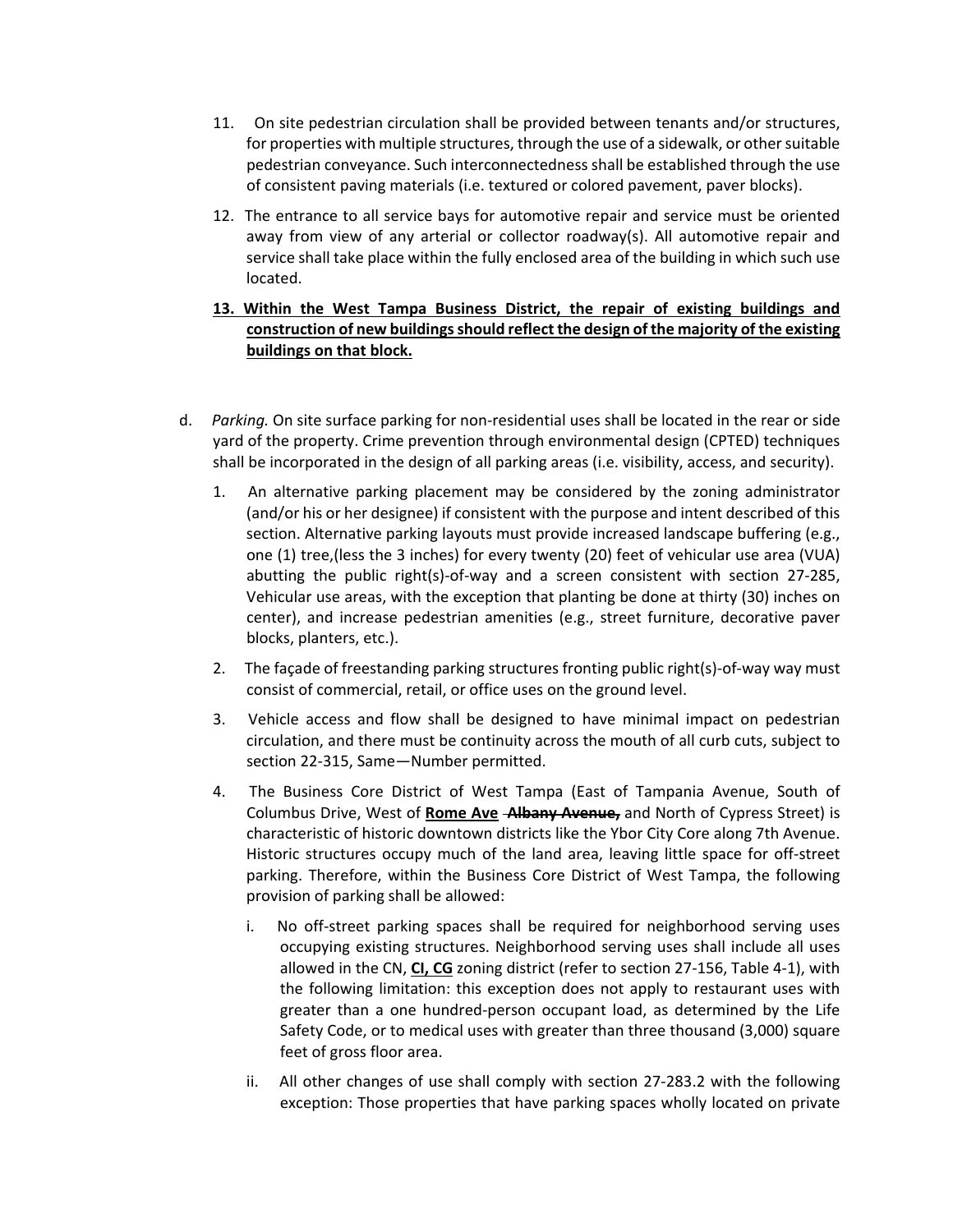property, do not impede public sidewalks, and have historically maneuvered within the public right-of-way, may continue to use these parking spaces, contrary to the provisions of 27‐283.12 and provided that the maneuver does not occur within a drive lane on Armenia Avenue or Howard Avenue. Furthermore, existing paved area within the public right-of-way which has been historically used for parking may be maintained, unless the transportation manager determines its maintenance is contrary to the public safety and welfare.

- **iii. Provide for ingress/egress from parking lots through improved alleys.**
- **iv. Alleys are prohibited from being vacated.**
- **v. Parking structures need to meet the same design standards as other buildings within the West Tampa Business District.**
- e. *General sign standards.* The following sign standards shall apply to new signs in the West Tampa Overlay District, and shall be in addition to the sign regulations set forth in Article VI, Division 6, City of Tampa Code of Ordinances. Where regulations are inconsistent, the provisions of this subsection shall apply and control in the district, subject to the provisions below. The provisions are intended to allow the creation of unique and informative signs that give a distinct flavor to the area, while maintaining a non‐intrusive, pedestrian environment. They are not intended to prohibit the design of unusual signs that may enhance the character of the building or overlay district, or reflect the nature of the business.
	- 1. Parcels permitted to have more than one (1) building sign per Article VI, Division 6, City of Tampa Code of Ordinances, may not have those signs abut at the corner of a building. A minimum separation of ten (10) feet shall be required between such signs. A minimum separation of four (4) feet shall be maintained between signs on the same façade.
	- 2. Total sign area for all building signs shall not exceed that prescribed by Article VI, Division 6. However, no individual building sign shall exceed twenty‐five (25) square feet. Text shall not exceed twelve (12) inches in height.
	- **3. Freestanding signs shall be a maximum of fifteen (15) square feet in area, six (6) feet in height, and may be placed at the property line subject to section 27‐283.5, Visibility at intersections.**
	- 4. 3. Billboards and/or off-site signs, as defined in section 27-43 are prohibited. Only onsite signs, as defined in section 27‐43, will be permitted.
	- **4. Signage within the historic business district shall be more restrictive than other areas within the Overlay.**
	- **5. Box signs will not be allowed.**
	- **6. "Blade" signs attached to a building or hanging perpendicular to a building, canopy or overhang and corner signs should be allowed with guidelines related to size and shape.**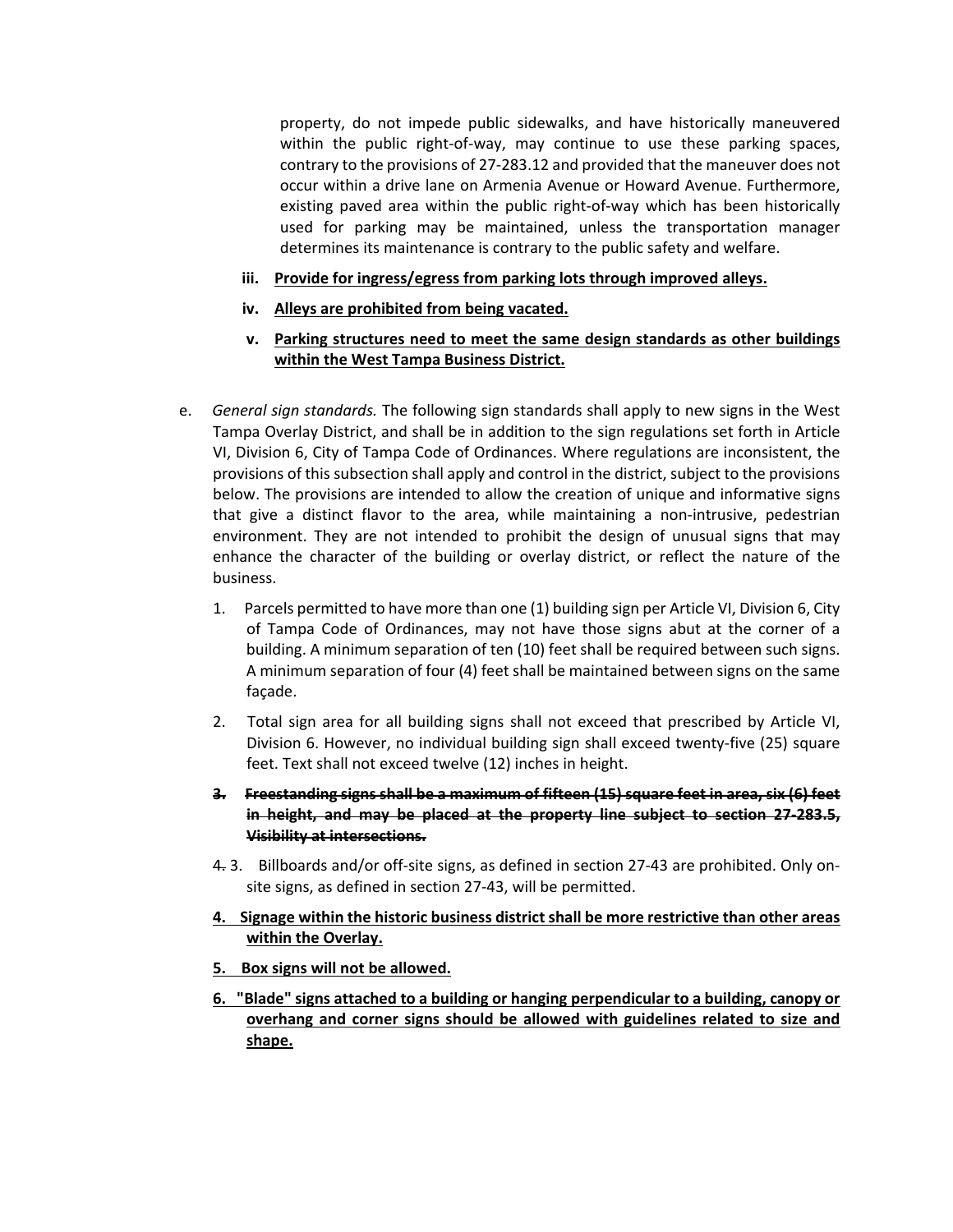- **7. Storefront and window graphic decals and perforated decals covering full fenestration should not be allowed. Approval by City staff should be required for the amount of black out or fake fenestration.**
- **8. Murals should be subject to approval and consistent with the character of the neighborhood. Any business related wording would count toward the sign allowance.**
- f. *Lighting.* New construction and redevelopment must provide lighting design for open (surface) parking, covered (garage/parking structure) parking, on street parking, the associated sidewalks and grounds, garbage receptacles, and all pedestrian/open/public areas. Lighting design shall follow the "Recommended Illumination" table from the Illumination Engineering Society, IES Lighting Handbook, 2000.

| <b>Recommended Illumination</b> |                              |                              |
|---------------------------------|------------------------------|------------------------------|
|                                 | Horizontal                   | Vertical                     |
| <b>Public Space</b>             | $1 - 5$ fc                   | $.5 - .8$ fc 5' above ground |
| <b>Parking Facilities:</b>      |                              |                              |
| open parking                    | minimum 3 fc on pavement     | .3 fc at 5' above ground     |
| covered                         | minimum 6 fc on pavement     | .6 fc at 5' above ground     |
| sidewalks & grounds             | minimum 6 fc on pavement     | .6 fc at 5' above ground     |
| <b>Fast food restaurants</b>    |                              |                              |
| parking lot, sidewalks          | minimum 3 fc at ground level | 3 fc at 5' above ground      |
| drive-up window                 | minimum 6 fc at ground level | 3 fc at 5' above ground      |
| Convenience stores              |                              |                              |
| parking lots                    | minimum 6 fc at ground level | minimum 1.2 fc at 5'         |
| sidewalks, refuse area          | minimum 3 fc at ground level | minimum 1.2 fc at 5'         |
| storefront exit                 | minimum 5 fc at ground level | minimum 1.2 fc at 5'         |

fc = footcandle

Source: IES Lighting Handbook, 2000

g. Fencing. Chain link fences may not front or be visible from the public right(s)-of-way except during construction. Such construction fencing shall be removed prior to obtaining any certificate of occupancy. **Fencing colors should be compatible with the structure.** Decorative fencing for the purposes of implementing CPTED principles is required. The following are examples of approved CPTED fencing: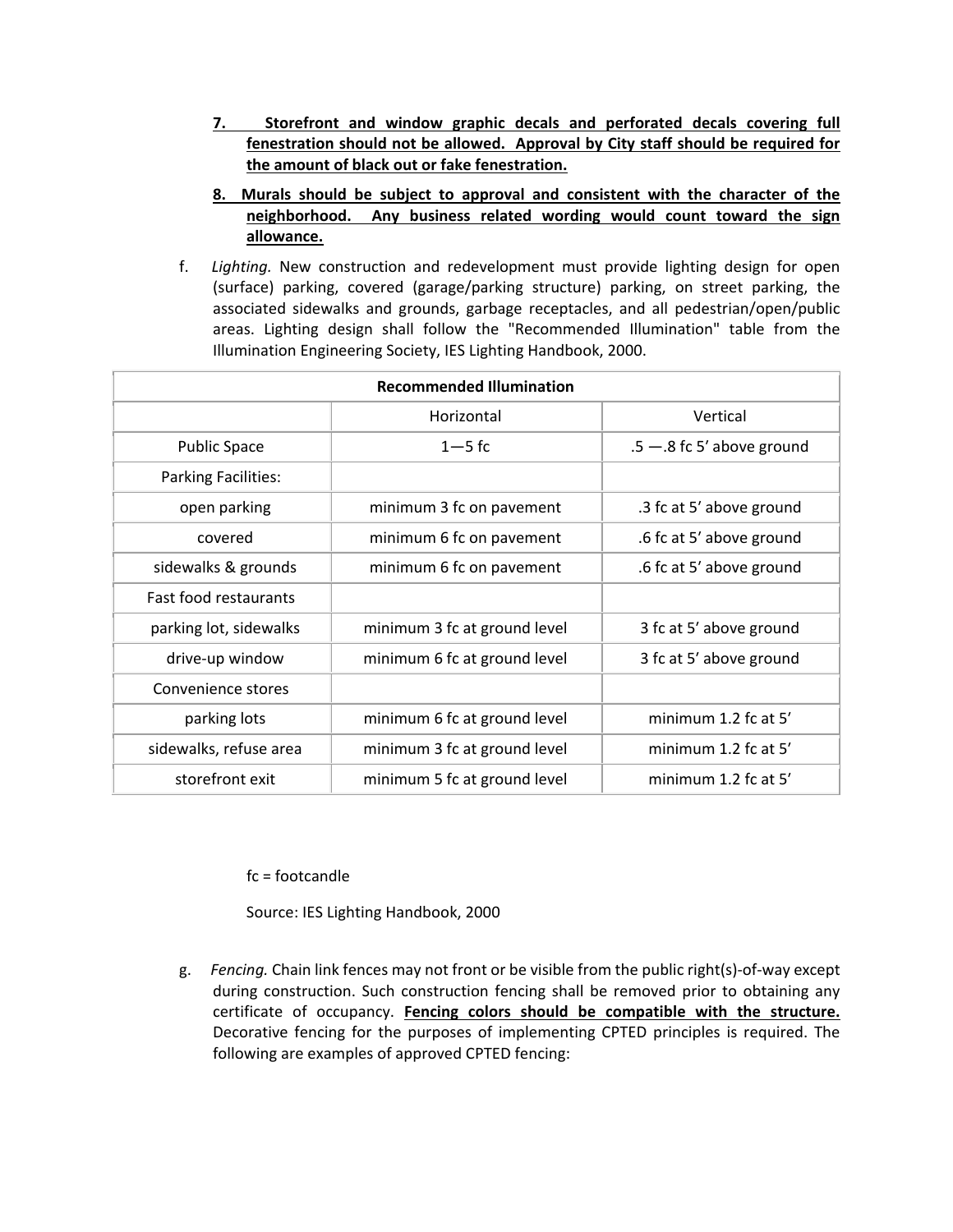

- **h.** *Commercial Addendum for Cigar Factories that are NOT designated as "Historic".* **A form‐ based code with very specific standardsshould be considered for cigarfactories and other historic buildings.**
	- **1. Explore creation of a special board to oversee changes to cigar factories and other historic buildings with a fast track process.**
	- **2. All exterior appearances of the original Cigar Factory must remain in place.**
	- **3. Windows must remain the same shape and size and be replaced with the same glass as when original. Clear or stained. Changes must follow existing facade**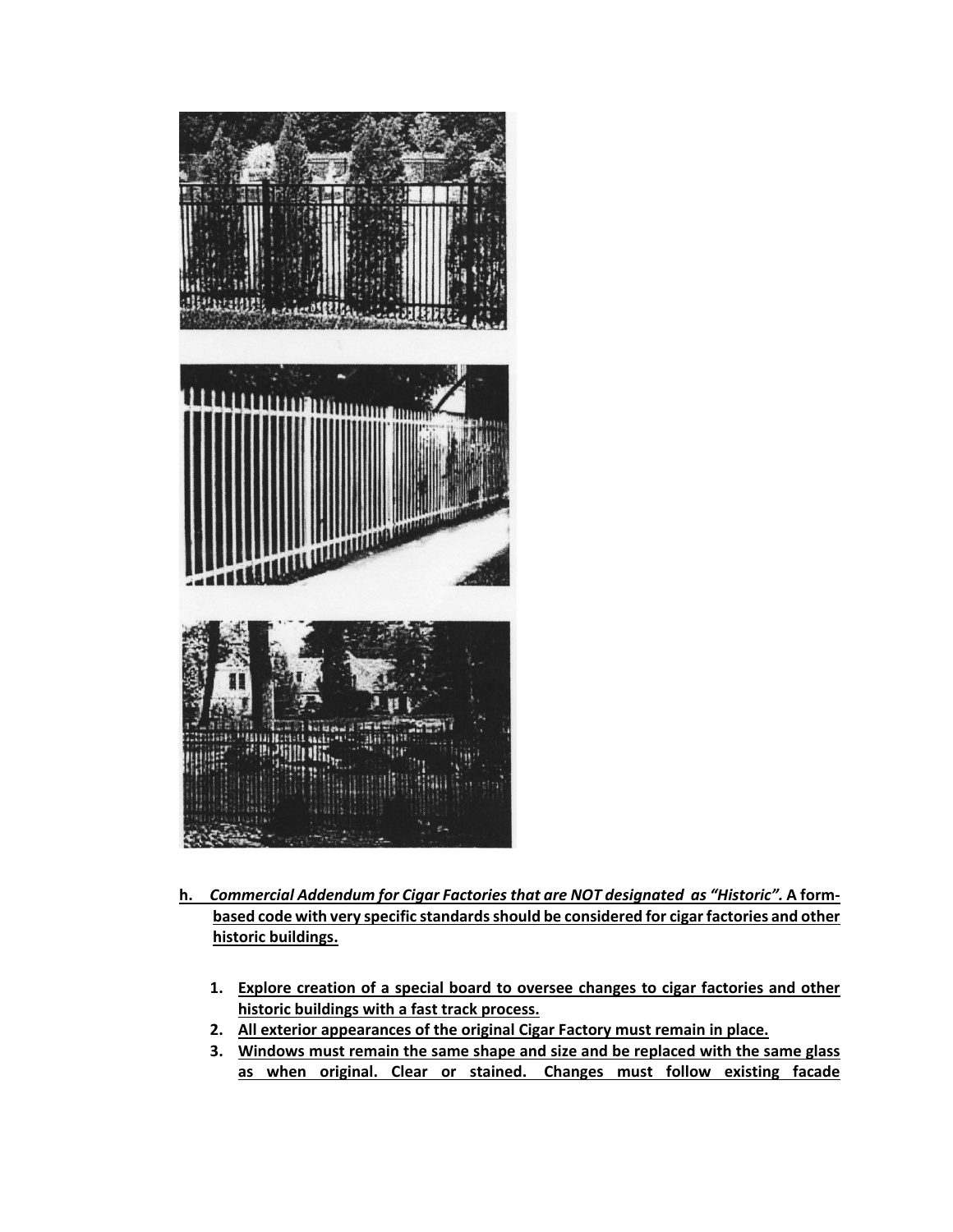**style. Distinction must be made between an existing window or an empty space where there was previously a window.**

- **4. Exterior Doors must reflect the design of the original doors.**
- **5. Exterior materials must remain, any repairs must represent the original pattern. Original Brick should be preserved to the extent possible. Brick paint or stain must be approved. The original trim color must be used.**
- **6. If the windows had shutters, Shutters shall be replaced in the same style as the original shutters.**
- **7. No external Murals, (Design exception)**
- **8. All walls and knee fences must remain and reinforced if necessary. Original perimeters if identified should remain.**
- **9. Existing electricity and plumbing will be upgraded to meet current standards if necessary. (Code)**
- **10. Exterior lighting and fixtures must compliment the era of the building.**
- **11. Existing green space should remain from property line to front facade of building.**
- **12. Parking should not interfere with the front facade of the building. No upfront parking.**
- **13. Any building modifications ex. elevatorshaft, exteriorstairway,shall complement the original building architecture.**

# *Fencing*

- (2) *Residential properties*
	- a. *Lot of record established.* Any residential lot of record, existing as of January 1, 2004 and located within the boundaries of the West Tampa Overlay District, shall be deemed to be a conforming lot and may be developed for any use permitted in the underlying zoning district. The proposed development may not exceed the maximum density allowed by the adopted City of Tampa Comprehensive Plan.
	- b. *Submission requirements.*
		- 1. *Site plan.* Six (6) folded copies of a site plan conforming to the requirements listed below must be submitted as a part of the residential site review application.
			- i. General location and context map indicating the proposed site relative to all building and street right(s)‐of‐way lying immediately adjacent to the proposed site perimeter.
			- ii. North arrow and scale (Scale: from one  $(1)$  inch = twenty  $(20)$  feet up to one  $(1)$ inch = fifty  $(50)$  feet.
			- iii. Property line boundaries and dimensions.
			- iv. Name, locations, width of existing street and alleys adjacent to the site.
			- v. Location, size, height, and use of all existing principal and accessory structures, and any proposed additions and/or new buildings.
			- vi. Location and dimension of existing and proposed driveways and sidewalks.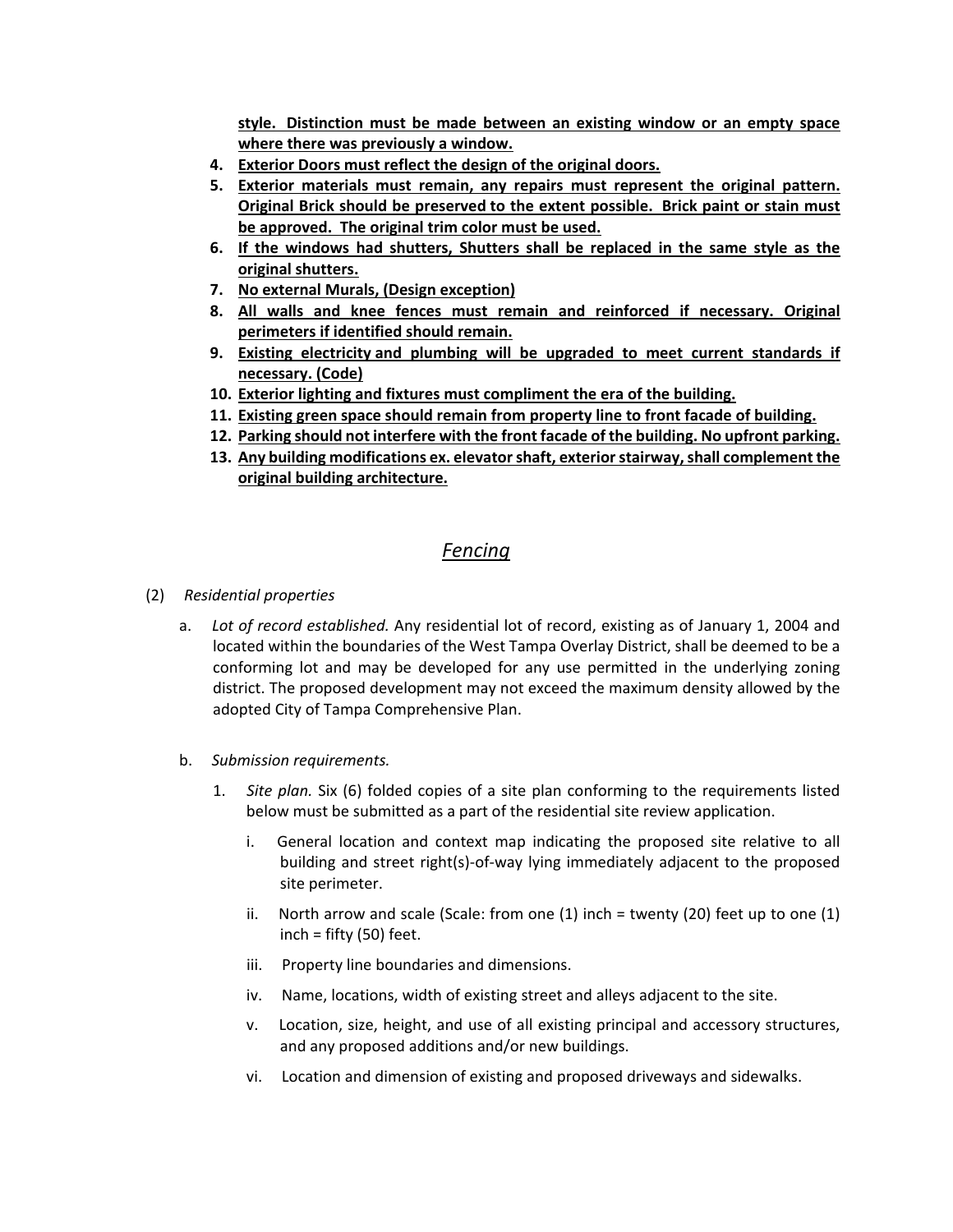- vii. Existing and proposed building setbacks and buffering from adjacent uses (if applicable).
- viii. Plan or project details which are sufficient to demonstrate compliance with the "West Tampa Overlay District Illustrated Design Standards."
- ix. The approximate location of trees, or tree groupings, which may be by reference to aerial photographs at a scale of not less than one inch equals on hundred feet (1" = 100 feet) or less.
- 2. *Exterior elevations.* The exterior elevation of each side of the project fronting or visible from the public right(s)-of-way, include existing structures abutting the proposed project which are also visible from the public right(s)‐of‐way.
- c. *Site and building standards.*
	- 1. *Orientation.* The building fronts of all new principle structures shall be oriented towards the front yard of the zoning lot. Front yards are defined in Chapter 27, City of Tampa Code of Ordinances. Consideration may be given by the zoning administrator for an alternate orientation when front yard orientation is requested to follow the precedent pattern of development on the subject and immediately adjacent blocks and the alternate orientation is keeping in character with that pattern. (Newly created zoning lots shall have their front, rear, side and corner yard orientations follow the precedent pattern of development on the subject and immediately adjacent blocks)

The front façade of any residential structure, as viewed from the public right(s)-ofway, must contain at least one (1) window at a pedestrian level.

2. *Density and setbacks.* Setback dimensions shall be determined as described below. However, the zoning administrator may review and approve setback reductions when the precedent pattern of development on the subject and immediately adjacent blocks is less than the current requirement. It will be the responsibility of the party requesting the reduction to provide a survey, or other suitable documentation (such as Sanborn Maps or other historical records), which verifies the existing or historical setbacks on the adjacent and/or subject properties. The following yard setback requirements shall apply within the West Tampa Overlay District:

*Side yard:* Five (5) feet.

*Rear yard:* Fifteen (15) feet for the main structure, six (6) feet for a garage or carport structure, including entrance (when garage or carport is accessed via the rear alley).

*Corner yard:* Five (5) feet, except garage or carport openings, which must maintain a minimum setback of fifteen (15) feet.

Front yards shall be determined by block averaging.

A variance to the above setbacks will be reviewed and may be granted by the zoning administrator if the owner or developer can show through historic maps that their setback dimensions are consistent with the historic nature of the property and are in compliance with all building, fire and life safety codes.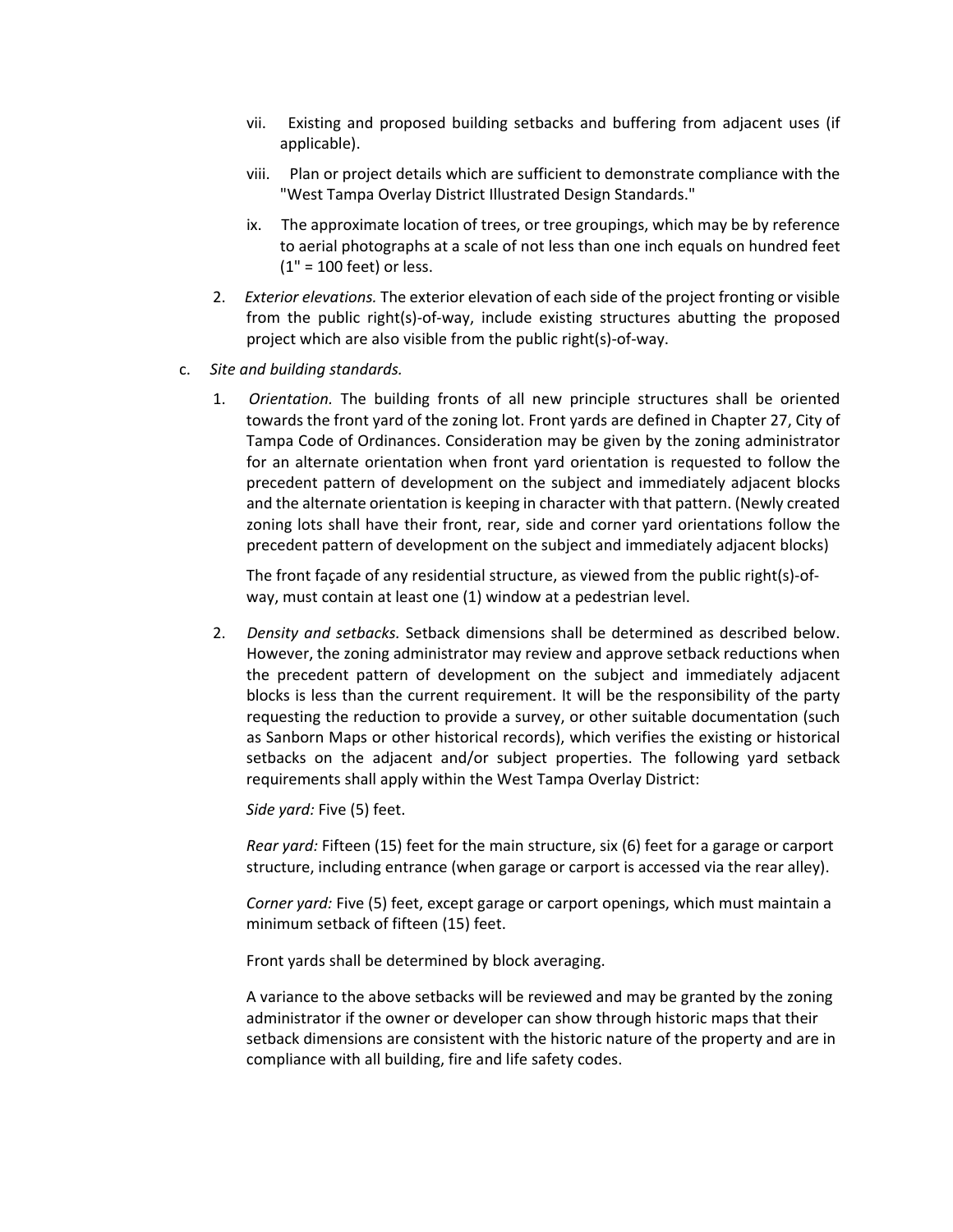- 3. *Carports:* One‐story, unenclosed carports constructed as part of the principalstructure may be placed within three feet of side yard property line, if in compliance with all life safety codes. **Forindependentfree standing structures of the principalstructure shall have the same consistent design and make‐up of the principal structure and cannot extend pass the front of the principal structure.**
- 4. *Fencing:* The erection of chain link fencing **within the front yards** is prohibited. New construction and replacement of chain link fencing shall be prohibited. However where there is an existing chain link fence it shall be permitted and any repairs to that existing chain link fence may also be permitted as long as it is in good standard **for existing homes. The fencing material can be PVC, pressure treated wood or rod iron. The color of the fence shall be complementary to the principal structure. Murals on the exterior of the fence is prohibited.**

# **Any existing decorative retaining wall shall not be removed and any remaining sections shall be properly maintained and/or restored to a satisfactory condition and structurally sound.**

- 5. *Alley access:* If an existing lot is adjacent to an open and used public alley, vehicular accessto the site **may shall** be **provided** from the alley asthe primary, vehicular access point provided it meets minimum standards referenced in 27‐283.12, Off‐street parking space standards. For subdivided, condominiums or multi-family development, where units are designed with principal entrance orientation toward the alley, there must be provided pedestrian access to the street right(s)-of-way, to and from each unit on the zoning lot.
- *6. Roof pitch:* **Minimum roof pitch for new residential structures shall be a minimum for porches of 4:12 or houses 6:12 (Ratio of Rise to Run). Flatroofs with parapet walls shall be permitted when precedent on the subject and immediately adjacent blocks. Roof pitches for additionsto principalstructuresshall match the pitch of the existing roof.**
- **7.**  *Floor height:* **The intent of requiring an elevated finish floor for residential development is to encourage compatible design with the historic housing styles which are characteristic of the West Tampa community. The finished floor height of all new single detached, single‐family semi detached, single‐family attached and multi‐family residential structures shall be a minimum of twenty‐four (24) inches above the finish grade, measured along all sides of the structure. The finished grade shall not be the result of trenching or regrading around the structure for the purpose of satisfying this requirement and the site must meet all applicable stormwater requirements. The zoning administrator may consider a front yard encroachment for stairs reaching a height greater than thirty‐six (36) inches above finished grade, that provide access to a front porch or front entry, where it is clearly demonstrated that the natural topography of a site, in combination with the minimum finished floor and front setback average requirements, as stated in this section, causes a design conflict.**
- **6. The following home styles, including their standards, shall be permitted in the designated residential zones:**
	- **i. Historic (area within the historic boundary)**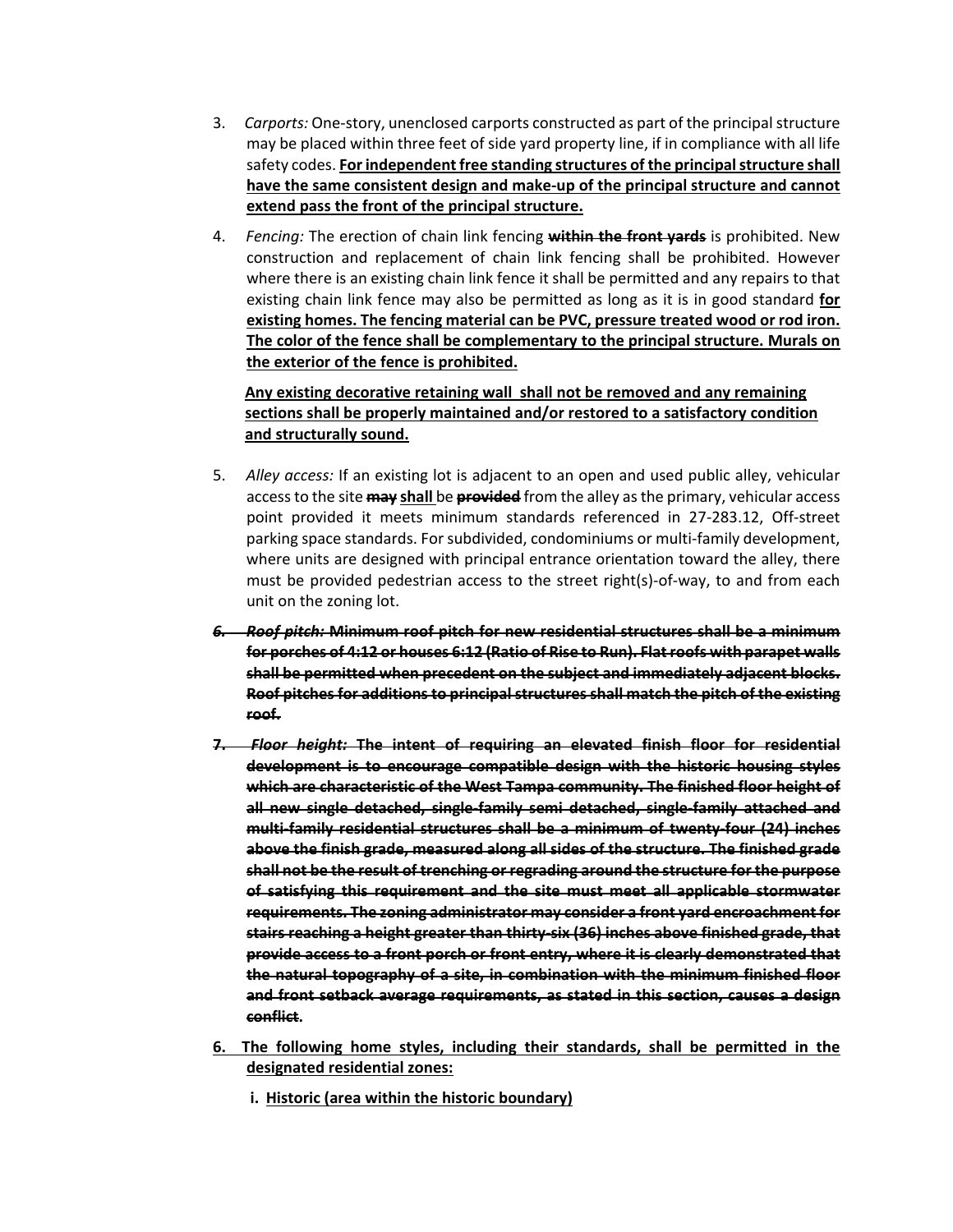- **ii. West Riverfront\***
	- **a. only single‐family homes allow for this zone**
- **iii. Armory Garden\***
- **iv. Old West Tampa\***
- **v. Macfarlane Park\***
- **vi. Bowman Heights\***
- **vii. North Hyde Park\***
- **7. Home Styles** *(Tables that will include roof pitch, setbacks, etc requirements to be added for the following styles)*
	- **Craftsman, including the gable front/shot gun style**
	- **National Folk (Southern Vernacular)**
	- **American Four Square**
	- **Folk Victorian**
	- **Queen Anne**
	- **Prairie**
	- **Ranch**
	- **Mid Century Modern**
	- **Minimal Traditional**
	- **Spanish Eclectic**

**All new homes, including modular, shall meet the current characteristics of the existing homes on the block, consisting of approved home styles for the overlay.**

**A 'Neighborhood Notification' shall be sent to the surrounding neighbors and neighborhood associations for all new construction, major renovations and change of use request; and reviewed and approved by the designated committee comprised of neighborhood associations representatives and city staff.** 

- 8. *Parking:* Off‐street parking requirements as stated in Article VI, Division 3, Off‐Street Parking and Loading shall be met, except as follows:
	- i. For property within the West Tampa National Historic District, a residential dwelling shall be required one (1) off‐street parking space per unit.
	- ii. For single-family detached dwellings, the vehicular entrance to an enclosed garage must be setback a minimum eight (8) feet greater from the front façade of the building.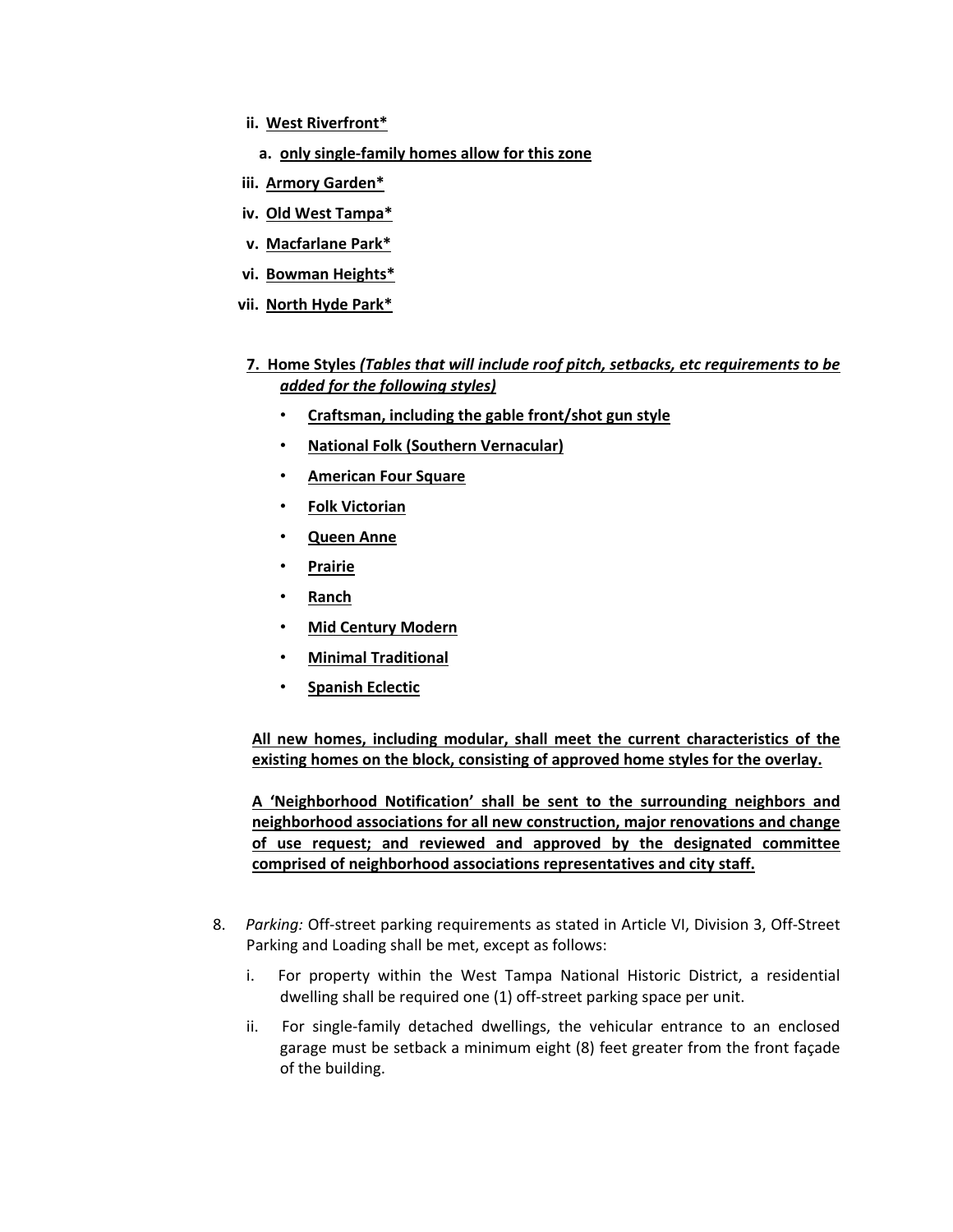- iii. For two-dwelling, single-family semi-detached, single-family attached and multifamily residential uses, the following standards shall apply:
	- ia. On site common surface parking area shall be located in the rear or side yard of the property. Crime prevention through environmental design (CPTED) techniques shall be incorporated in the design of all parking areas (i.e. visibility, access, and security).
	- ib. An alternative parking placement may be considered by the zoning administrator (and/or his or her designee) if consistent with the purpose and intent described of this section. Alternative parking layouts must provide increased landscape buffering (e.g., one (1) tree for every twenty (20) feet of vehicular use area (VUA) abutting the public right(s)-of-way and a screen consistent with section 27‐285 Vehicular Use Areas, with the exception that planting be done at thirty (30) inches on center), an increase pedestrian amenities (e.g., street furniture, decorative paver blocks, planters, etc.).
	- ic. The façade of freestanding multi-family parking structures fronting public right(s)-of-way and in a commercial zoning district must comply with section 27‐241(f)(1)d.2. above or be designed so residential units front the public right(s)‐of‐way.
	- id. Vehicle access and flow shall be designed to have minimal impact on pedestrian circulation, and there must be continuity across the mouth of all curbcuts, subject to section 22‐315, Same‐Number permitted.
	- ie. The vehicular entrance to an enclosed garage for single-family semidetached or attached dwelling unit must be setback a minimum two (2) feet greater from the front façade of the building. When parking is provided from the front, a minimum of one (1) parking space shall be provided in a garage or a carport, either of which must be structurally integrated within the principal dwelling unit. Section 27-282.9(c)(2) shall not apply within the West Tampa Overlay District. Structures shall not be designed with a two‐car (side by side) garage where access to the garage is on the front façade of the structure.
- iv. For all residential uses, no driveway shall be constructed from the road to the front yard face of any single‐family attached, semi detached or detached structure unless providing vehicular access to an attached carport or garage and no driveway shall be constructed from the road to the front yard face of any single-family use structure with a lot width dimension of thirty-three (33) feet or less where there is a non‐vacated alleyway, unless providing vehicular access to an attached carport where there is a non‐vacated alleyway.
- 9. *Accessory structure:* The maximum height and separation from single family residential structures and detached garages or other accessory structures shall be governed by the underlying zoning district.
	- i. However, if it can be shown that two (2) story accessory structures are a precedent characteristic of the subject block and immediately adjacent blocks within the district, the zoning administrator may approve a higher height limit. In no case may the height exceed that of the existing principal structures.